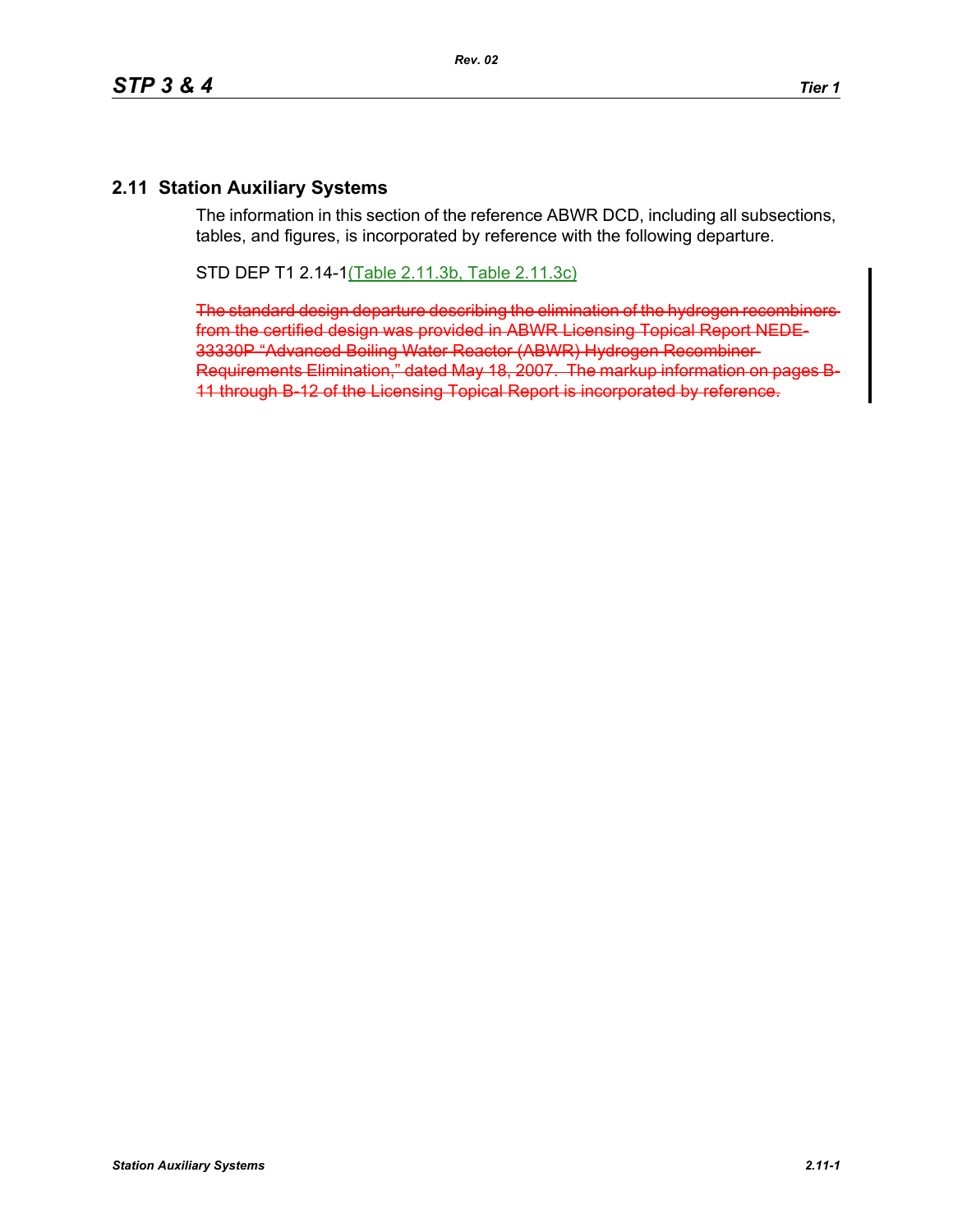|                                                     | .                                                      |                 |                                                                 |                            |
|-----------------------------------------------------|--------------------------------------------------------|-----------------|-----------------------------------------------------------------|----------------------------|
| <b>Operating Mode/Components*</b>                   | <b>Normal</b><br><b>Operating</b><br><b>Conditions</b> | <b>Shutdown</b> | <b>Hot</b><br><b>Standby</b><br>(loss of<br><u>AC</u><br>Power) | <b>Emergency</b><br>(LOCA) |
| <b>RCW/RSW Heat Exchangers In</b><br><u>Service</u> | $\overline{2}$                                         | $\overline{3}$  | $\overline{3}$                                                  | $\overline{3}$             |
| <b>SAFETY-RELATED</b>                               |                                                        |                 |                                                                 |                            |
| <b>Emergency Diesel Generator B</b>                 | t                                                      | İ               | 圭                                                               | ⇟                          |
| <b>RHR Heat Exchanger B</b>                         | t                                                      | ŧ               | ŧ                                                               | ŧ                          |
| Others (safe-related) f                             | 圭                                                      | ŧ               | ŧ                                                               | ŧ                          |
| <b>NON-SAFETY RELATED</b>                           |                                                        |                 |                                                                 |                            |
| <b>RWCU Heat Exchanger</b>                          | ŧ                                                      | 圭               | ŧ                                                               | İ                          |
| <b>FPC Heat Exchanger B**</b>                       | ŧ                                                      | ŧ               | ŧ                                                               | ŧ                          |
| <b>Inside Drywell</b>                               | ↨                                                      | ŧ               | ↨                                                               | Ì                          |
| Others (non-safety-related)                         | ↨                                                      | ↨               | ŧ                                                               | ŧ                          |

## **Table 2.11.3b Reactor Building Cooling Water Cooling Loads Division B**

*Rev. 02*

*\* Some of these cooling loads are serviced by only one or two RCW divisions. These components may be reassigned to other RCW divisions if redundancy and divisional alignment of supported and supporting systems is maintained and the design basis cooling capacity of the RCW divisions is assured.*

† *Equipment does not receive RCW in this mode.*

‡ *Equipment receives RCW in this mode.*

*ƒ HECW refrigerators, room coolers (RHR, HPCF, SGTS, FCS, CAMS), RHR and HPCF motor bearing and seal coolers, and CAMS cooler.*

*\*\** Includes FPC room cooler.